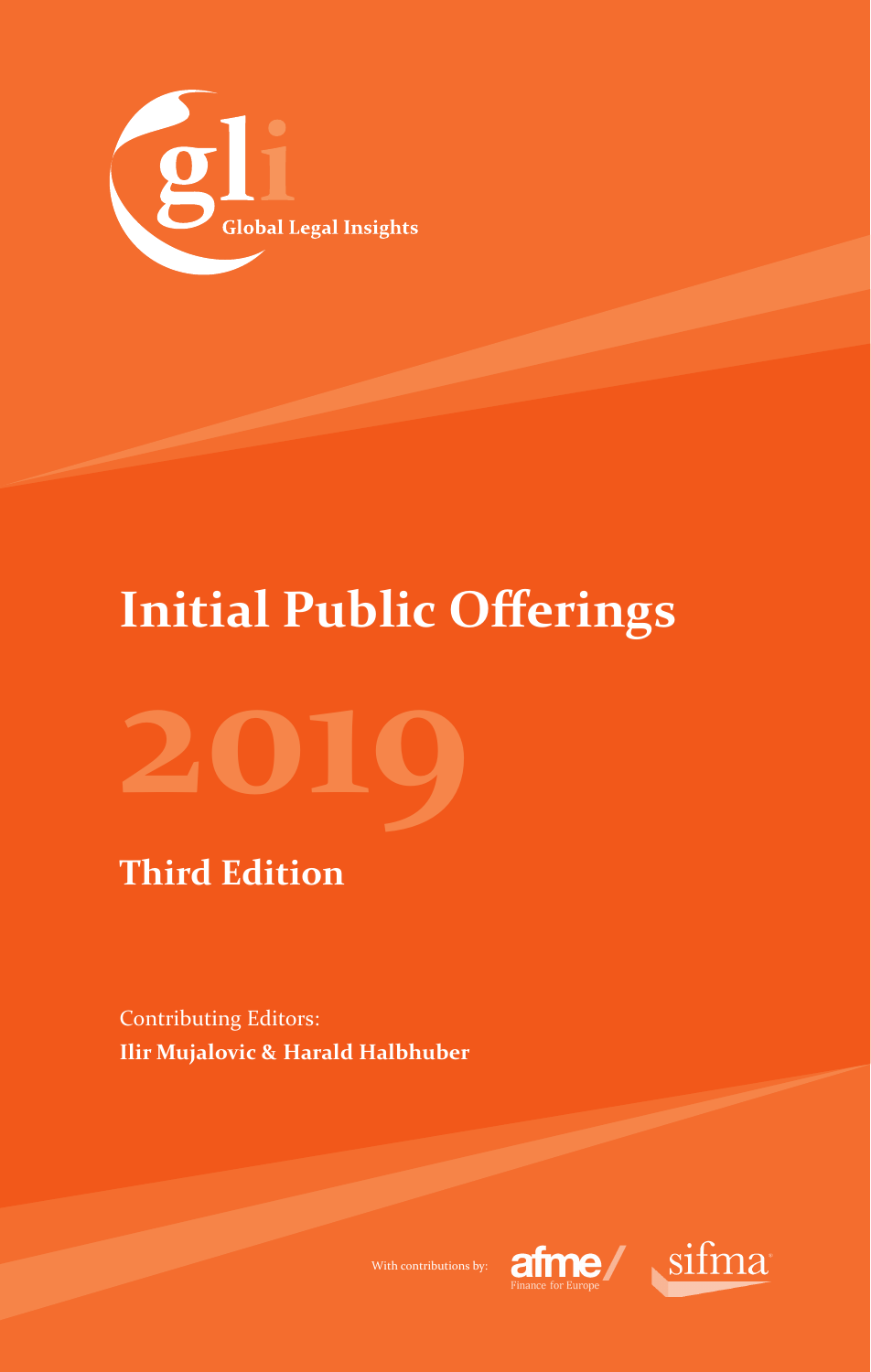#### **CONTENTS**

| Preface                 | Ilir Mujalovic & Harald Halbhuber, Shearman & Sterling LLP                                                                                                                                       |     |
|-------------------------|--------------------------------------------------------------------------------------------------------------------------------------------------------------------------------------------------|-----|
| Foreword                | The Securities Industry and Financial Markets Association (SIFMA)                                                                                                                                | 1   |
| <b>General chapters</b> | Going public in the USA: An overview of the regulatory framework and capital<br>markets process for IPOs<br>Ilir Mujalovic, Harald Halbhuber & Ana Aur, Shearman & Sterling LLP                  | 6   |
|                         | An overview of structuring and governance considerations for IPOs in the USA<br>Stacy J. Kanter, Michael J. Zeidel & Michael J. Hong,<br>Skadden, Arps, Slate, Meagher & Flom LLP and Affiliates | 24  |
| <b>Country chapters</b> |                                                                                                                                                                                                  |     |
| Australia               | Daniel Scotti & Nicole Sloggett, MinterEllison                                                                                                                                                   | 36  |
| <b>Brazil</b>           | Daniela Pellegrino Anversa, Veirano Advogados                                                                                                                                                    | 47  |
| Cayman Islands          | Suzanne Correy & Daniel Lee, Maples Group                                                                                                                                                        | 56  |
| China                   | Shiwei Zhang, Zhong Lun Law Firm                                                                                                                                                                 | 66  |
| Cyprus                  | Demetris Roti, Yiota Georgiou & Rafaella Michail                                                                                                                                                 |     |
|                         | Elias Neocleous & Co LLC                                                                                                                                                                         | 74  |
| Egypt                   | Mohamed Abdel Fattah, Mohamed El Sayyad & Mohamed Galal,                                                                                                                                         |     |
|                         | Matouk Bassiouny & Hennawy                                                                                                                                                                       | 83  |
| <b>Finland</b>          | Tarja Wist, Maria Lehtimäki & Emilia Saloranta, Waselius & Wist                                                                                                                                  | 92  |
| <b>France</b>           | Hervé Letréguilly, Amandine Souin & Séverine de La Courtie,                                                                                                                                      |     |
|                         | Shearman & Sterling LLP                                                                                                                                                                          | 101 |
| Greece                  | Nikos E. Pimblis & Nikos O. Xenoyiannis,                                                                                                                                                         |     |
|                         | Papadimitriou – Pimblis & Partners                                                                                                                                                               | 113 |
| <b>Hong Kong</b>        | Angel Wong & Agatha Chun, ONC Lawyers                                                                                                                                                            | 122 |
| India                   | Arka Mookerjee, J. Sagar Associates                                                                                                                                                              | 132 |
| Indonesia               | Barli Darsyah, Indrawan Darsyah Santoso, Attorneys At Law                                                                                                                                        | 143 |
| <b>Ireland</b>          | Matthew Cole, A&L Goodbody                                                                                                                                                                       | 156 |
| <b>Italy</b>            | Marco Lantelme, BSVA Studio Legale Associato                                                                                                                                                     | 167 |
| Japan                   | Kagayaki Funakoshi & Shunsuke Aoki, Anderson Mori & Tomotsune                                                                                                                                    | 180 |
| Luxembourg              | Joram Moyal & Lavinia Sereteanu, Moyal & Simon                                                                                                                                                   | 191 |
| <b>Morocco</b>          | Kamal Habachi, Bakouchi & Habachi - HB Law Firm                                                                                                                                                  | 196 |
| <b>Netherlands</b>      | Jetty Tukker, Houthoff Coöperatief U.A.                                                                                                                                                          | 207 |
| <b>Norway</b>           | Ylva Gjesdahl Petersen, Solveig Fagerheim Bugge & Hans Cappelen Arnesen,                                                                                                                         |     |
|                         | Advokatfirmaet Thommessen AS                                                                                                                                                                     | 218 |
| Poland                  | Rafał Sieński, Greenberg Traurig Grzesiak sp.k.                                                                                                                                                  | 229 |
| Portugal                | Eduardo Paulino, Margarida Torres Gama & Inês Magalhães Correia,<br>Morais Leitão, Galvão Teles, Soares da Silva & Associados                                                                    |     |
|                         | Sociedade de Advogados, S.P., R.L.                                                                                                                                                               | 241 |
| <b>Singapore</b>        | Wee Woon Hong, Opal Lawyers LLC                                                                                                                                                                  | 254 |
| <b>South Africa</b>     | Doron Joffe, Sanjay Kassen & Nkosi Tshabalala, ENSafrica                                                                                                                                         | 265 |
| Sweden                  | Johan Wigh & Sebastian Hellesnes, Advokatfirman Törngren Magnell KB                                                                                                                              | 274 |
| Switzerland             | Dr. Alexander von Jeinsen & Annette Weber, Bär & Karrer AG                                                                                                                                       | 285 |
| <b>UAE</b>              | Ahmed Ibrahim, Matouk Bassiouny & Ibrahim                                                                                                                                                        | 296 |
| <b>United Kingdom</b>   | Pawel Szaja, Michael Scargill & Brian Butterwick,<br>Shearman & Sterling (London) LLP                                                                                                            | 308 |
|                         |                                                                                                                                                                                                  |     |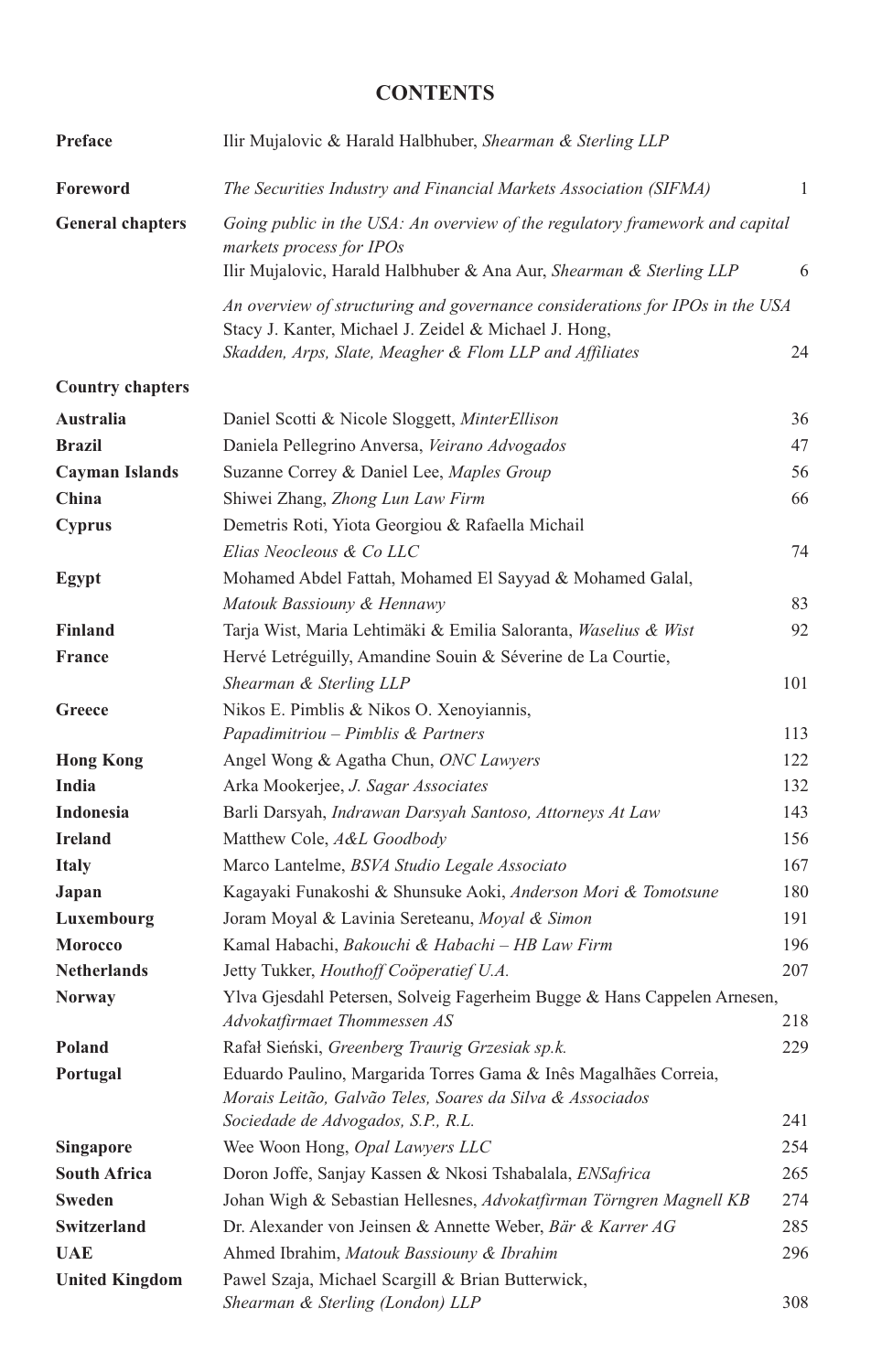# South Africa

#### Doron Joffe, Sanjay Kassen & Nkosi Tshabalala ENSafrica

#### **Introduction**

In the past, the decision on where a company could list its securities in South Africa was quite a simple one as there was only one licensed exchange in South Africa, the Johannesburg Stock Exchange (**JSE**). The JSE operates two primary boards: a main board; and the alternative exchange (**AltX**), which is used for small and medium-sized companies.

The past few months, however, have seen four new exchanges being licensed by the South African Financial Sector Conduct Authority (**FSCA**) (previously the Financial Services Board (**FSB**)), namely: A2X, Equity Express Securities Exchange, ZAR X and 4 Africa Exchange (**New Exchanges**).

Whilst the introduction of the New Exchanges can be seen as a welcome development in the South African capital markets, the JSE remains the largest stock exchange in Africa, and so this chapter has been prepared on the basis of company listing on the main board of the JSE.

Capital markets in South Africa follow the trend of the global economy and as such, have been, and remain, depressed. The overall trend in initial public offering (**IPO**) and new listing activity on the JSE in the past five years has seen various fluctuations: 55 new listings in 2014 (with nine IPOs); 44 in 2015 (with 12 IPOs); 32 in 2016 (with seven IPOs); 52 in 2017; 53 in 2018 (with nine IPOs); and to date, one IPO having been recorded for 2019.

The JSE remains optimistic that additional IPOs may be expected for 2019, especially after the national elections in May 2019, which should create domestic political certainty in the country.

The past few months have seen an increase in new listings of the following types of businesses on the JSE:

- spin-offs of existing businesses:
- special purpose acquisition companies;
- private equity funds; and
- dual listings of existing businesses.

The increase in the dual listing of existing businesses can be partial attributed to the introduction of the New Exchanges. In addition, the JSE has seen a steady increase in the number of foreign companies listing on the JSE, which has unfortunately been coupled with a decrease of domestic company listings. In these tough economic times, one may take comfort in the knowledge that the domestic companies that have remained on the JSE are said to be more competitive, stronger and trustworthy and as such, do not struggle to make their securities attractive to potential investors.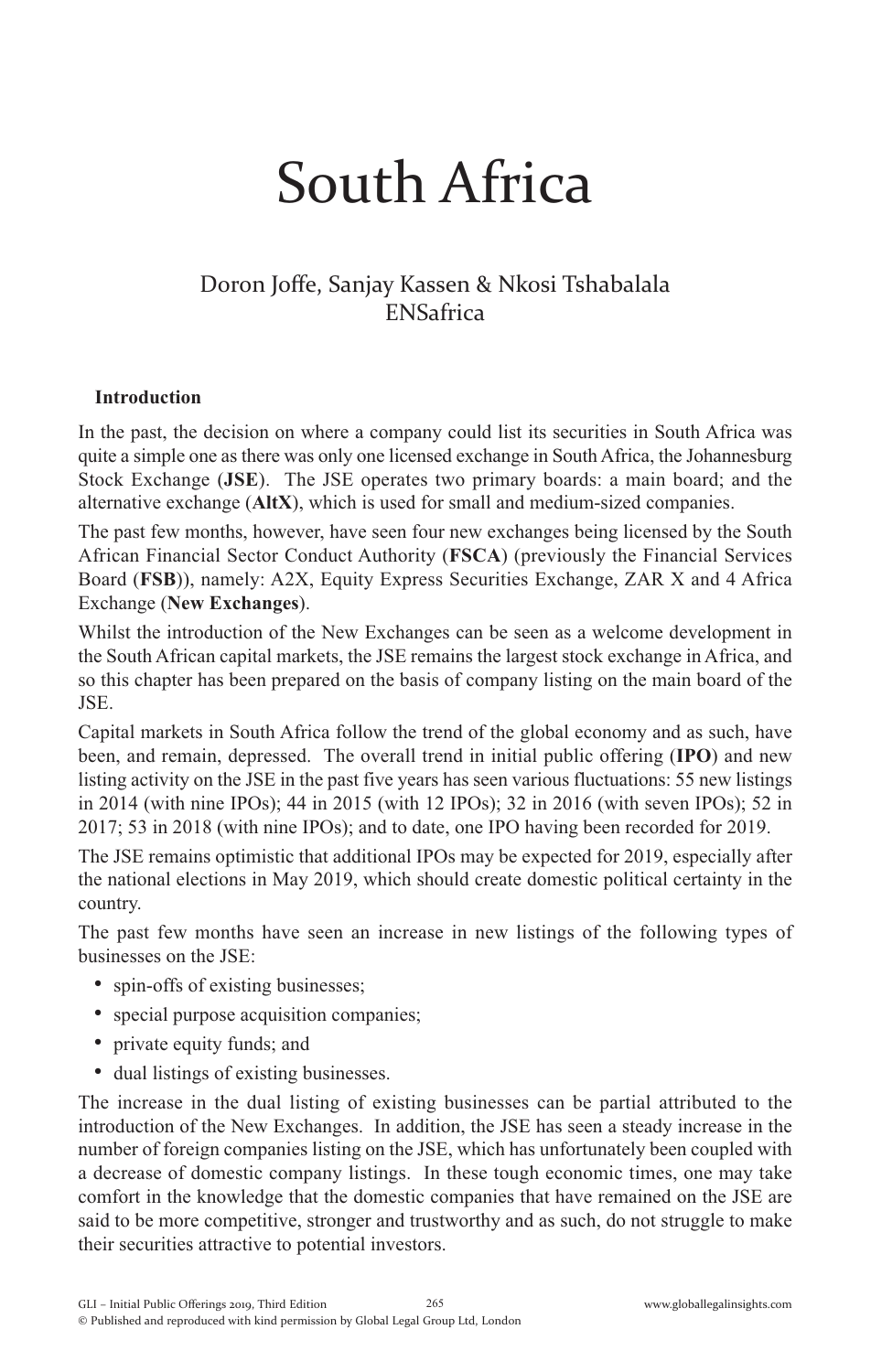There are various reasons why companies may elect to list their securities on the JSE, including:

- enabling the existing shareholders of a company to realise all or part of their shareholdings;
- access to larger and potentially cheaper financial markets, as JSE listed companies tend to attract large institutional investors;
- creating liquidity in the securities of the company, i.e. providing a market wherein the company's securities can be traded freely and in accordance with the developed framework, mainly governed by the JSE Listing Requirements of the JSE (**JSE Listing Requirements**) and the Companies Act 71 of 2008 (**Companies Act**);
- elevating their corporate profiles, as most listed companies form part of market analysts' reports and/or indexes; and
- improved valuation, because being listed securities generate an independent valuation of an organisation by the market.

In South Africa, a company is prohibited from making an IPO unless such offer complies with the provisions of the Companies Act and the JSE Listings Requirements, which set out the minimum requirements needed for listing and continuing to maintain a listing on the JSE.

As with most jurisdictions in the world, in South Africa any company which wishes to list its securities must prepare a detailed offering document providing potential investors with information about the company and the securities which the company intends to list (**Offering Document**).

#### **The IPO process: Steps, timing and parties and market practice**

All companies that wish to list on the JSE must ensure that the Offering Document which is prepared complies with the requirements for a pre-listing statement in terms of the JSE Listings Requirements (**PLS**).

If it is intended that the listing of the securities will be structured as an offer to the public of the company's securities, then in addition to the Offering Document complying with the JSE Listing Requirements for a PLS, the Offering Document will need to comply with the Companies Act provisions relating to prospectuses (**Prospectus**).

In order for some companies to raise capital, and to satisfy the JSE Listing Requirement to have a minimum 20% of the company's securities being held by the public prior to listing, the company can either offer shares to the public or conduct a private placement of its securities with sophisticated investors who fall within the ambit of section 96 of the Companies Act (**Sophisticated Investor Exemptions**).

Assuming that the IPO will involve the new issue of shares (in addition to the sale of certain shares held by the existing shareholders), the Company will need to decide whether the issue/sale would be in the form of a private placement in accordance with the Sophisticated Investor Exemptions (in which case the Offering Document need only comply with the JSE Listing Requirements for a PLS), or whether it will constitute an offer to the public in terms of the Companies Act and therefore require that the Offering Document comply both as a PLS and a Prospectus. This is an important consideration, as it will inform the drafting of the Offering Document, i.e. whether the Offering Document will need to be just a PLS or both a PLS and Prospectus.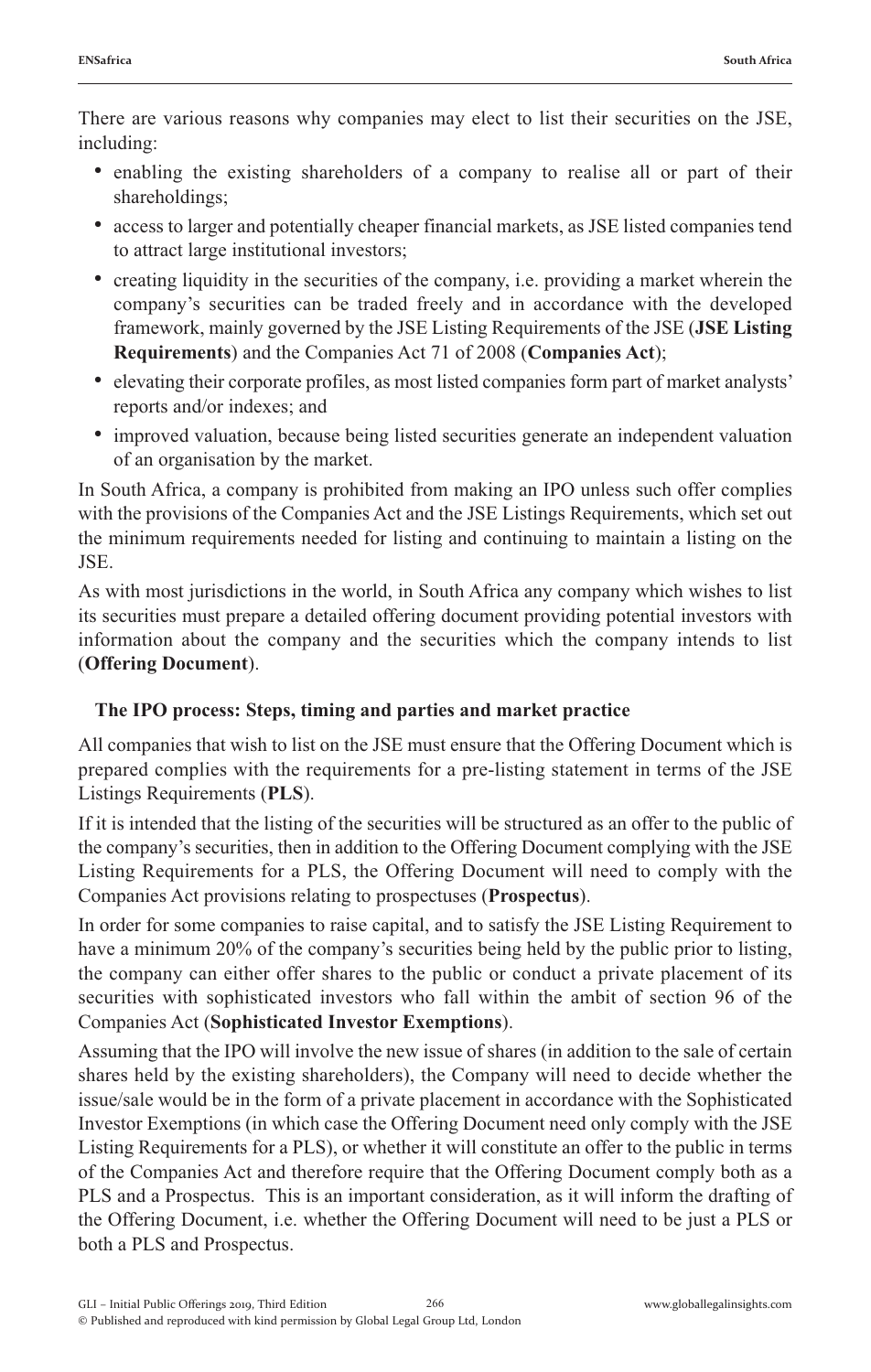It is important to note that in South Africa, the vast majority of IPOs are structured as private placements relying on the "safer harbour" Sophisticated Investor Exemptions, so as to ensure that there is no offer to the public in terms of the Companies Act and therefore no requirement for the Offering Document to satisfy the requirements of a Prospectus.

It is worth noting that in either case of the Offering Document being a PLS or a combination of a PLS and Prospectus, the directors of the Company will take personal responsibility for the statements made therein.

The timeline for an IPO on the JSE is determined by the:

- complexity of the transaction (including whether the offering will be through a private placement or offer to the public);
- amount of preparatory work that needs to be done to prepare the company for listing;
- company's post-listing operations as a public company; and
- market conditions.

In our experience, the IPO process can take anything from 10 to 14 weeks and takes place in the various steps set out below.

When a company decides to pursue an IPO, the company will have a kick-off meeting with all its key advisors (**Advisors**) (as detailed below) and various role players in the IPO process (collectively, the **Deal Team**) to discuss the IPO structure, work streams and timelines.

Following the kick-off meeting, during weeks 2 to 5, the legal advisors along with the corporate advisors will commence the drafting of the Offering Document, whilst the accountants prepare the financial reports. Various drafting meetings will be scheduled with the Deal Team where all the various role players will provide input on the Offering **Document** 

The drafting process is usually done in parallel with one of the other critical work streams, being the comprehensive due diligence exercise conducted by the Advisors on the company from a legal, financial and tax perspective. The due diligence exercise will assist in the preparation of the Offering Document and assessment of any potential hurdles to a successful IPO.

Depending on the progress on the Offering Document, at the end of week 5, the draft Offering Document will be finalised for submission to the JSE as a PLS and the Companies and Intellectual Property Commission (**CIPC**) (if the listing is structured as an IPO) for review and informal comment. In the following weeks, further submissions of the Offering Document will be made to the JSE and CIPC for formal comment and later approval. Once approval is obtained, then if the listing is structured as an IPO, the public offer would commence for a week or more and the listing would commence thereafter.

Whist the drafting sessions and various submissions of the Offering Document are under way, the investment banks will engage in various marketing initiatives to prospective investors, including assisting the company with preparing and conducting analyst presentations and roadshow presentations.

A summary of a potential timeline is set out below:

- **Week 0 Appointment of Advisors**
- **Week 1 Kick-off meeting and preparation for IPO process**

#### **Week 2 – 5 Due diligence process and pre-listing steps:**

• legal, financial and tax implications affecting the IPO;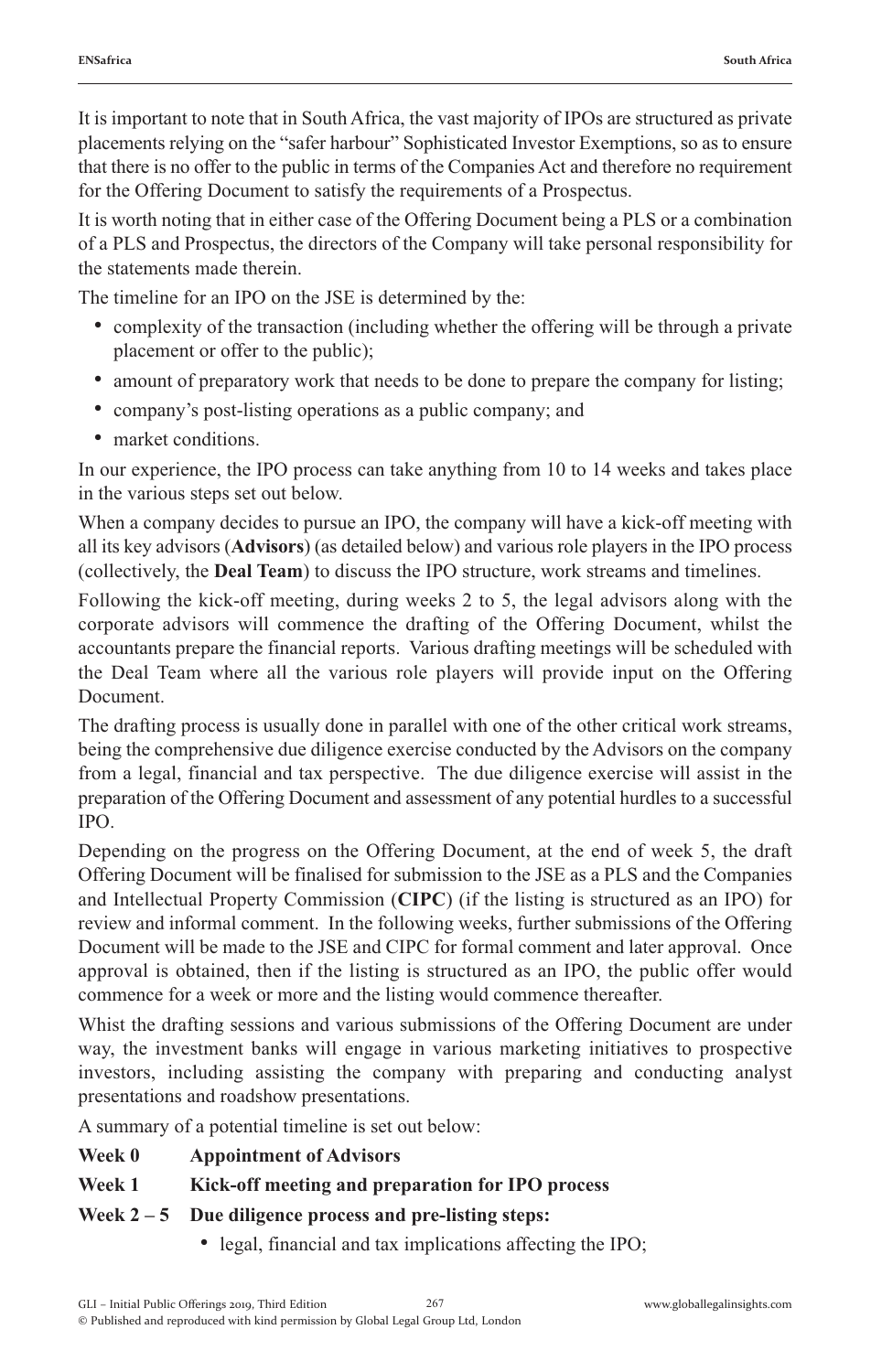- method of listing; and
- corporate restructuring, if required.

### **Week 2 – 5 Drafting of Offering Document:**

drafting meetings are conducted to finalise the draft Offering Document and reporting accountant's report.

#### **Week 6 – 8 Submission of Offering Document to JSE (and CIPC):** the draft Offering Document is submitted to the JSE for review and comment and to the CIPC (if IPO).

- **Week 6 8 Analyst presentations, road show presentations**
- **Week 9 10 Listing commences, if the IPO offer is placed or opens**
- **Week 11 Placing of the offer closes**

#### **Week 12 Listing commences, if placing or public offer closes**

#### **Week 14 Listing commences, if public offer**.

In addition to the board of directors of the company and the selling shareholder, the main parties that are typically involved in the listing process (from the decision to go public to drafting the listing documentation with the JSE until a company is listed) are listed below, together with some of the actions which they are tasked with attending to. The parties listed below are in addition to any other technical advisors who may be required for a particular company's IPO.

Merchant/investment bank(s) to act as a coordinator(s) or corporate advisor(s) for the IPO:

- coordinates the listing process;
- advises the company on the method of listing to be followed;
- advises the company on the size, terms, timing and pricing of the offer; and
- assesses the market conditions and the expected demand for the company's shares.

Merchant bank/investment bank to act as the JSE sponsor (JSE Sponsor):

- acting as the liaison between the company and the JSE, responsible for confirming the JSE Listings Requirements have been complied with in respect of the IPO;
- submitting all documentation to the JSE on behalf of the relevant parties to the IPO; and
- advising on the JSE Listing Requirements.

Independent Reporting Accountants:

- preparing the financial report to be attached to the Offering Document; and
- reviewing the Offering Document to ensure alignment with the financial report.

Legal advisors for the company and the various banks involved in the IPO process:

- drafting the Offering Document and any necessary underlying agreements (i.e. placement/underwriting agreement);
- attending to any corporate restructures required for the IPO (i.e. conversion of the company to a public company, drafting a new memorandum of incorporation (**MOI**) that complies with both the Companies Act and Listings Requirements;
- advising on Companies Act and Listing Requirements; and
- if applicable, preparing the share scheme options for the applicant issuer.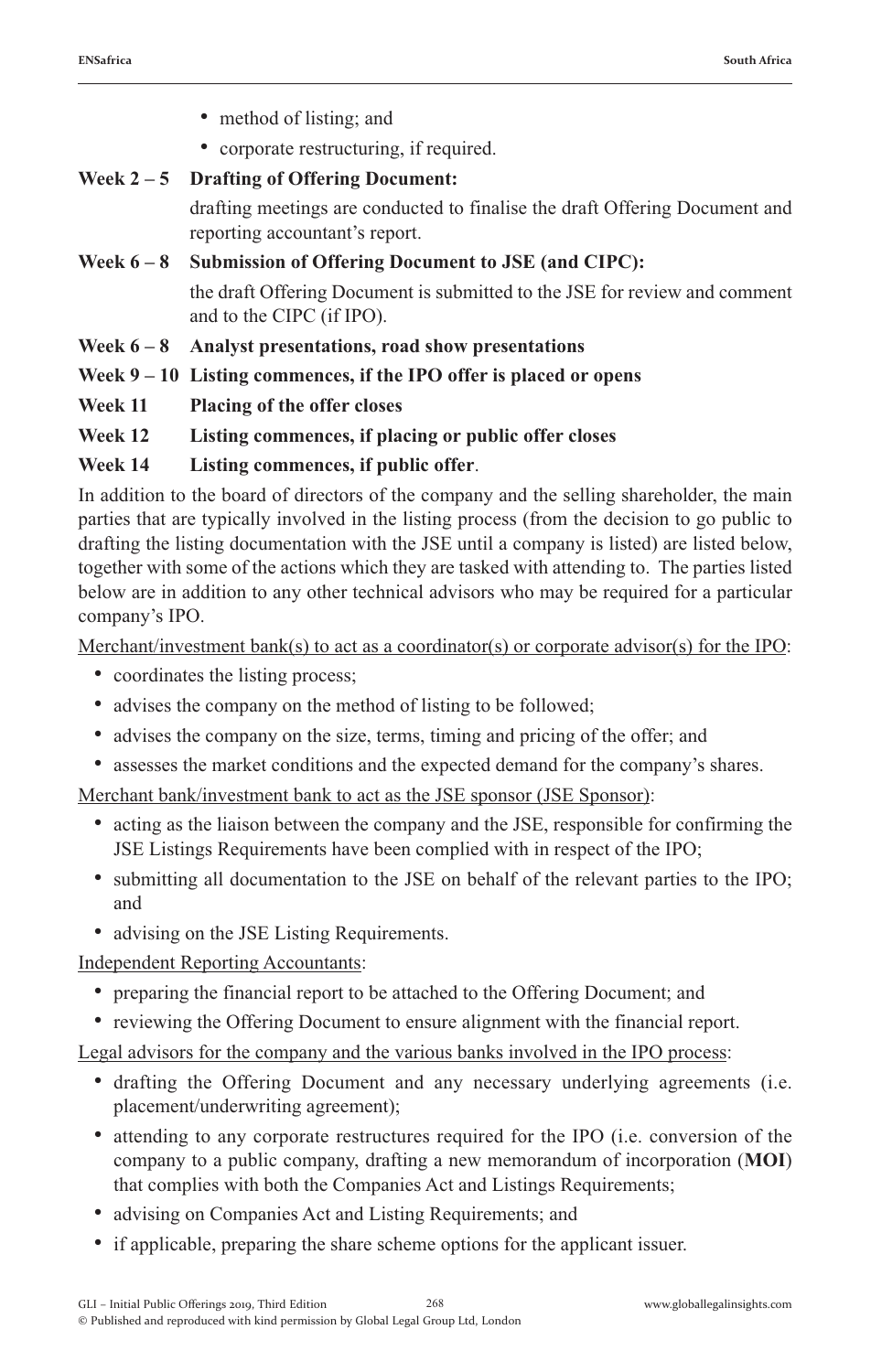#### **Regulatory architecture: Overview of the regulators and key regulations**

The JSE and the CIPC are the two main regulatory bodies governing the IPO process in South Africa. The JSE intends to adopt the principles of the International Organisation of Securities Commissions, so as to deter misconduct in the stock exchanges market.

The JSE derives its powers from the Financial Markets Act 19 of 2012. These powers are, however, limited to matters that are dealt with in the Listings Requirements, such as granting, reviewing, suspending and/or terminating the listing of a company or public offering of its securities. As part of the listing process, the JSE will review and comment on the Offering Document to ensure that it complies with all the disclosure requirements for a PLS. As with most jurisdictions, the intention by the JSE is to ensure that a complete and comprehensive Offering Document is provided to potential investors so as to enable such potential investors to make an informed investment decision.

CIPC regulates the more administrative part of the South African IPO process. A company that is desirous of making an IPO needs to file a copy of their Offering Document (which must comply as a Prospectus in terms of the Companies Act) for approval and registration by the CIPC. Furthermore, where such a company is a foreign company, it must also file a copy of its MOI and a list of the names and addresses of all its directors with the CIPC at least 90 (ninety) days before making the IPO.

The requirements for the information which must be included in the Offering Document from both the JSE (for purposes of the PLS) and CIPC (for purposes of the Prospectus) is similar but not the same, therefore a compliant PLS in terms of the JSE Listing Requirements will not necessarily be compliant as a Prospectus for registration with CIPC in terms of the Companies Act, and as such, it is important that the drafting parties in the IPO process satisfy themselves with the compliance of whichever regulatory body governing the specific document they are drafting at the time.

Sections  $16(9)$  to section  $16(11)$  of the Listing Requirements lists documents that must be submitted to the JSE in order to get the listing process under way. Special mention is made of the key documents that are essential to the IPO process, namely "Part 1" and "Part 2" documents.

**Part 1 documents** are the application documents and they consist of (but are not limited to):

- completed listing application;
- explanation of how the public shareholder spread is to be achieved;
- signed Offering Document;
- accountant's confirmation that the information in the Offering Document is not contrary to the reporting accountant's report;
- list and analysis of shareholders confirmed by the JSE Sponsor;
- underwriting agreement/placement agreement (if any) and accompanying information; and
- STRATE confirmation that an applicant issuer has been approved in terms of the central securities depositary participant (CSDP) Rules and Directives. STRATE is a CSDP which operates as a clearing and settlement system for electronic share transactions on the JSE. All issuers listed on the JSE are required to be so approved. This is a technical/administrative requirement.
- list of companies' current directors, or previous directors who have been directors during the previous five years and the nature of business of such companies;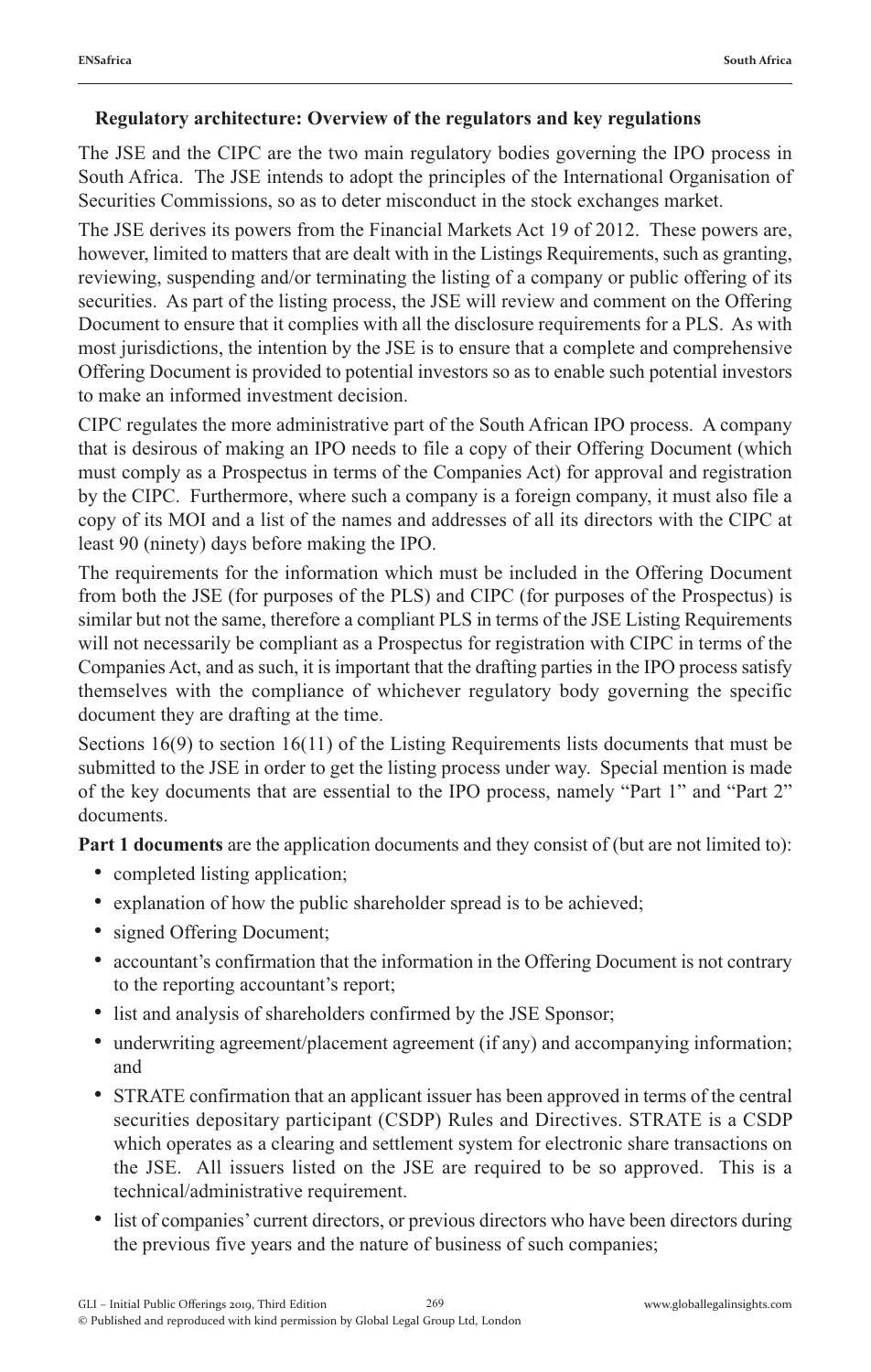- all details concerning any planned price stabilisation exercise (if agreed to between an applicant issuer and the banks);
- applicant issuer's constitutional documents (which comply with Schedule 10 of the JSE Listings Requirements);
- specimen share certificate (which complies with Schedule 6 of the JSE Listings Requirements);
- the board of directors of an applicant issuer providing Schedule 3 general undertaking to the JSE;
- experts' consents (as named in the Offering Document);
- statement from the applicant issuer's company secretary regarding corporate details; and
- proof of payment for listing and documentation fees.

**Part 2 documents** are also application documents, however, these documents must be submitted to the JSE within 48 hours before the date of listing. These documents comprise:

- JSE Sponsor certificate confirming contents of Offering Document;
- notarially certified copy of signed Offering Document;
- list and analysis of shareholders confirmed by the JSE Sponsor;
- number of shares allotted/sold;
- confirmation of shareholder spread;
- schedule 4 statutory declaration; and
- auditor's certificate certifying that the applicant issuer share capital and share premium has been issued, fully subscribed for and deposited with its bankers.

The well-established status of the JSE as the premier exchange has somewhat settled the South African regulatory framework in the context of IPOs and the interpretation of the JSE Listing Requirements. To the extent that there are any uncertainties in respect of the JSE Listing Requirements, an applicant is able to engage its JSE Sponsor in this respect. The introduction of the New Exchanges in the South African capital markets is expected to be disruptive to the South African economy as the New Exchanges target different segments of the market than those currently targeted by the JSE and aim to broaden the current investment base by offering more affordable and easy-to-follow listing opportunities for smaller and medium-sized domestic entities. These New Exchanges and their respective listing requirements are still in the process of being fully explored and tested by the market at large.

The ability of these New Exchanges to target specific groups of investors is especially important in the context of the ownership element contemplated in the Broad-Based Economic Empowerment Act 53 of 2003 (**B-BBEE Act**). The market has already seen a few established JSE listed companies opting for a secondary listing of their securities on one of the New Exchanges or electing to utilise the New Exchanges for the purposes of listing their black ownership schemes.

#### **Public company responsibilities**

The South African legislative framework imposes obligations on public and listed entities. Of importance are the Listings Requirements, the Companies Act, the B-BBEE Act as well as the King IV Report on Corporate Governance for South Africa 2016 (**King IV Report**).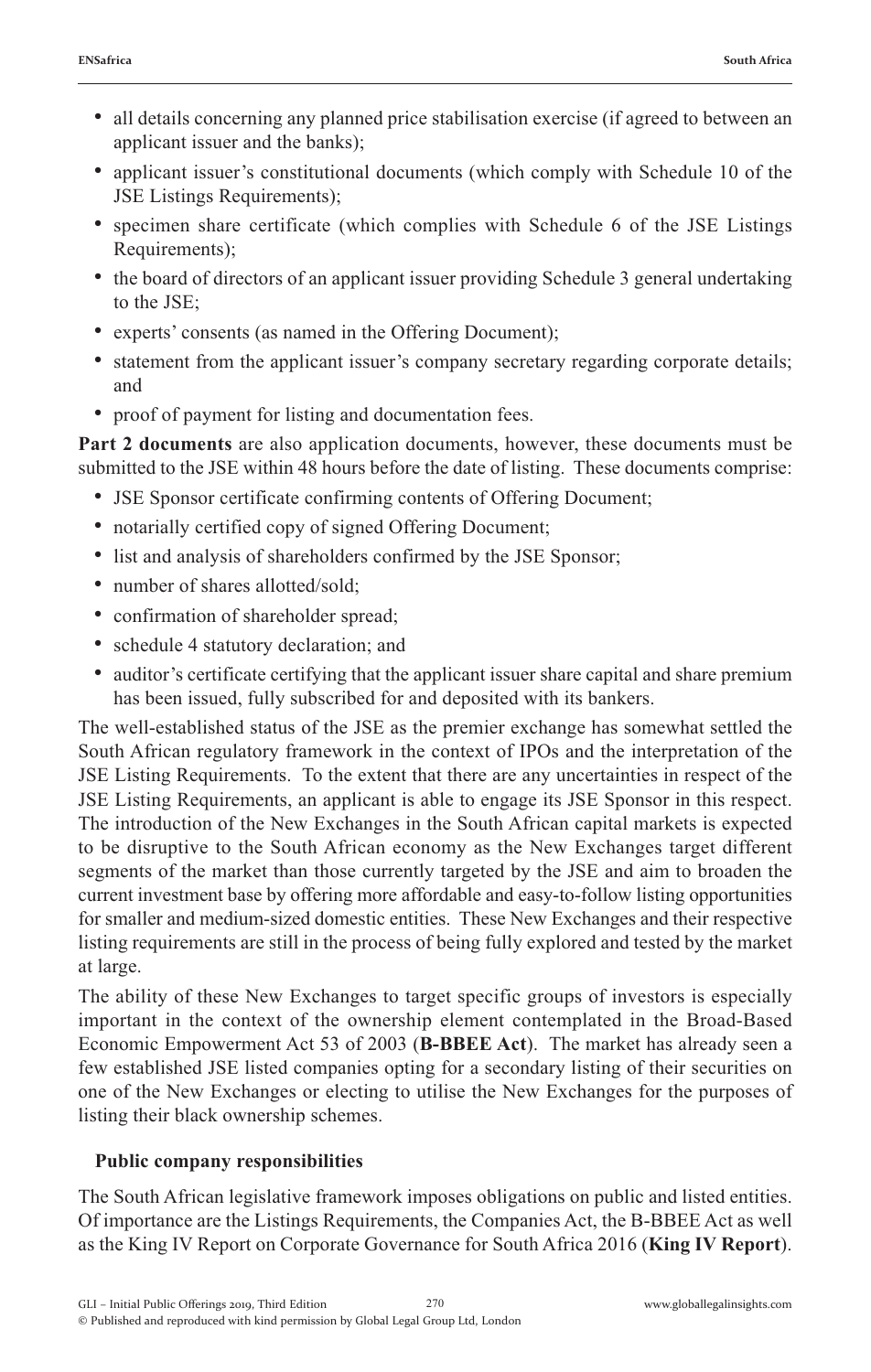#### Listings Requirements

The Listings Requirements prescribe various requirements which comprise one-off and continuing obligations on the applicant, namely:

- complying with the requirements for listing on the JSE;
- continuing obligations that need to be complied with in order to ensure that all the necessary information required by the shareholders to assist them in exercising their rights as holders of securities is frequently updated;
- making disclosures through announcements about material issues relating to the company via the stock exchange news service or through external press publications; and
- requisite disclosures in the company's financial statements.

The obligations imposed by the Listing Requirements are more onerous than those imposed by the Companies Act in respect of public companies, and can thus be seen as an extension of the Companies Act requirements for public companies to consistently provide extensive information to their shareholders on any material information in respect of the company.

#### King IV Report

Since June 2017, the Listing Requirements require that all companies listed on the JSE must comply with the non-legislative principles of the King IV Report, and record such compliance in their annual financial statements. This is in line with international best practice so as to improve good corporate governance, business confidence and corporate transparency. Non-compliance with the principles of the King IV Report can be interpreted as non-compliance with the Listing Requirements, and may lead to sanctions being imposed by the JSE.

#### B-BBEE Act

All listed companies have a duty to assist in the achievement of the objectives of the B-BBEE Act; as such, all listed companies must submit their Broad-Based Black Economic Empowerment (**B-BBEE**) annual compliance report to the B-BBEE Commission. The compliance is measured in terms of five criteria making up the various elements of the B-BBEE scorecards, namely: ownership; management control; skills development; supplier development; socio-economic development; and any other factor which can be used in the calculation of a listed company's B-BBEE scorecard.

#### **Potential risks, liabilities and pitfalls**

In the event of the Offering Document being either a PLS or a combination of a PLS and Prospectus, the directors of the company will take personal responsibility for the statements made therein. It is therefore imperative that the Advisors assist the directors in ensuring that the contents of the Offering Document are accurate and do not contain any material omissions.

The due diligence process of the IPO is therefore quite an important process which needs the appropriate level of attention from the Deal Team to ensure the thoroughness of the Offering Document and reduce the risk of legal action being taken by a prejudiced third party, or sanctions being imposed by the JSE against the directors or the company.

As with all jurisdictions, any investment into the South African capital markets comes with risks. As can be seen in section 4 above, the South African regulatory market has some unique considerations which one needs to be cognisant of when conducting business.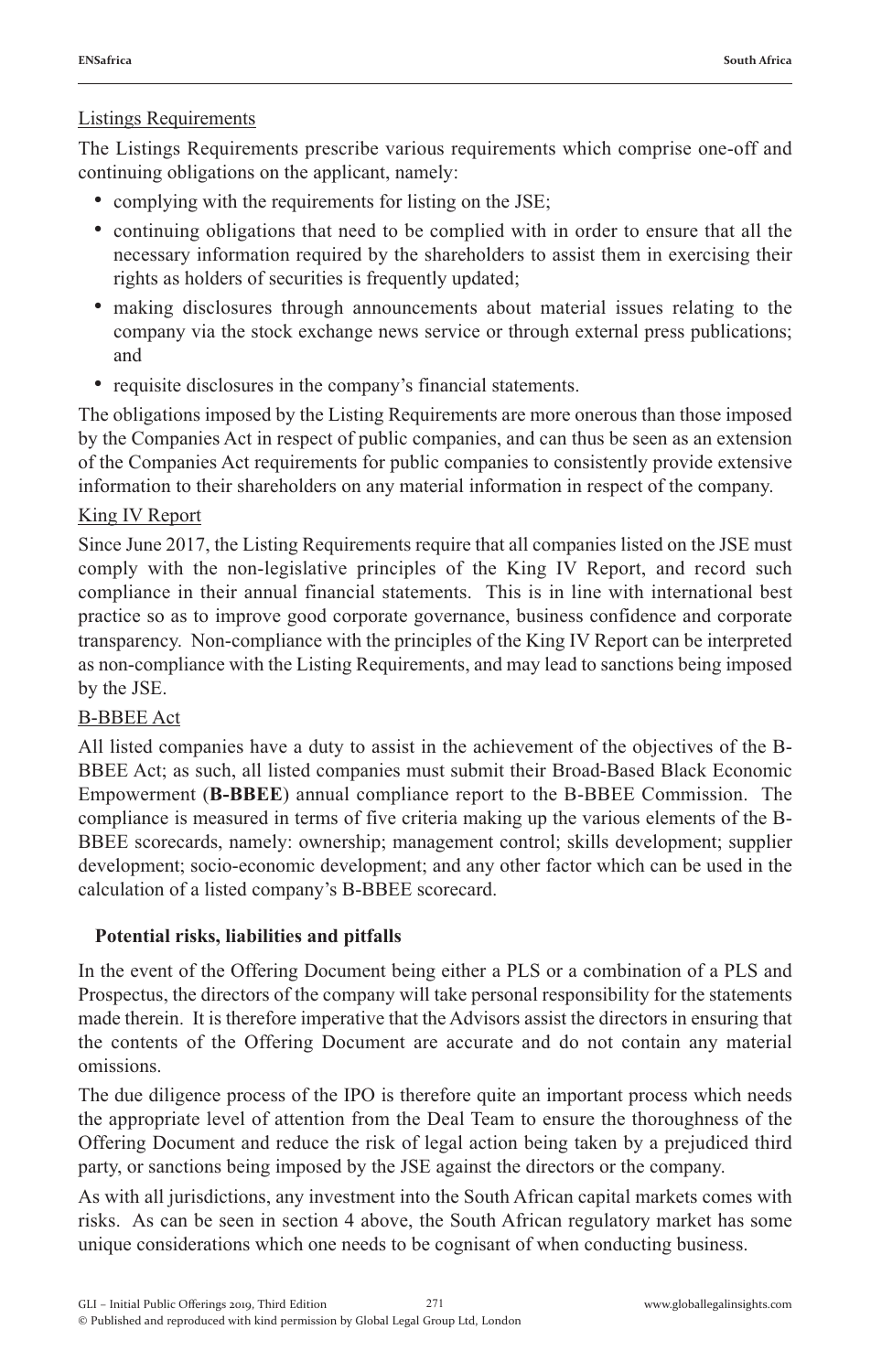South Africa has quite extensive exchange control provisions to restrict the movement of currency between itself and other countries. These regulations are important, so it is also important for the applicant issuer and potential foreign investors to be aware of the required compliance.

Due to the historical injustices which occurred as a result of Apartheid, the South African government has been actively seeking to rectify the racially imbalanced economy. The South African government is legally empowered to take ownership of land and re-distribute it to third parties who were previously disadvantaged by the Apartheid regime. In recent times the South African government has used the B-BBEE Act as a mechanism to try and achieve some of these goals. This has resulted in companies which, for example, require regulatory licences to operate (such as in the mining sector) needing to ensure compliance with the requirements of the black ownership requirements of the B-BBEE Act. In addition, the various political discussions around the redistribution of land in South Africa are currently very topical and will most probably have an impact on the decision of companies considering listing in South Africa.

#### **Conclusion**

Whilst the IPO process in South Africa continues to evolve and align with international best practice, we have no doubt that the new developments will enhance the South African capital markets. The introduction of the New Exchanges will no doubt add an interesting dimension to the legal framework regulating the South African capital markets landscape, and we will continue to assist clients in navigating this new landscape.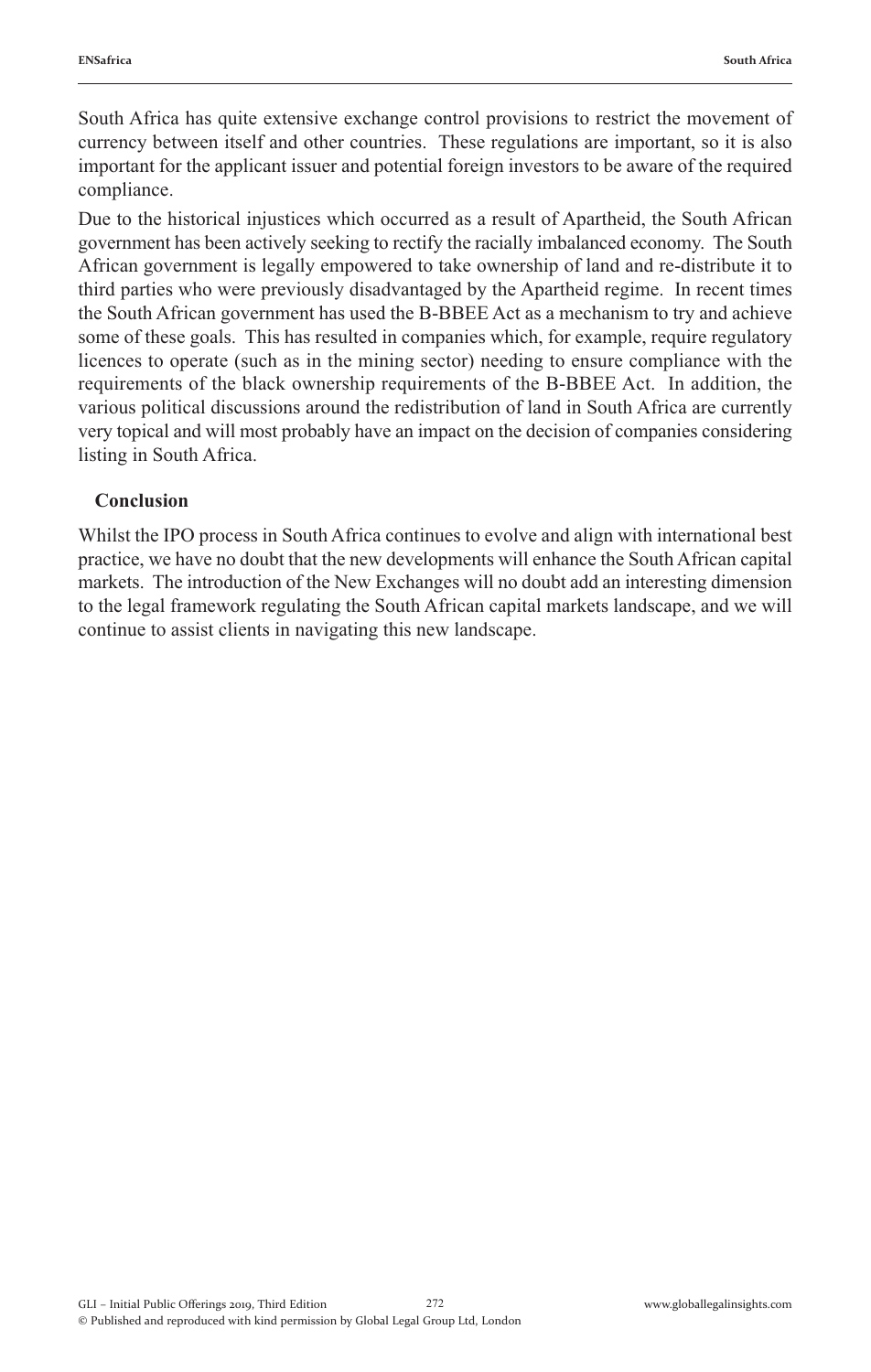

#### **Doron Joffe**

#### **Tel: +27 11 269 7600 / Email: info@ENSafrica.com**

Doron Joffe is a director at ENSafrica and joint head of the corporate commercial department, which is the largest department of its kind in Africa. He specialises in M&A, corporate reorganisations, restructuring, takeovers, corporate finance, stock exchange transactions, as well as equity capital markets. Doron's experience includes advising local and international clients on all aspects of takeovers as well as advising corporate, local and international banks on equity capital raisings. Some of Doron's other areas of operation in the firm are Black Economic Empowerment transactions, as well as matters involving insurance and medical schemes. Doron is recognised as leading/recommended lawyer by: *IFLR1000 Financial and Corporate Guide* 2018, 2017, 2016 – Leading Lawyer – Highly Regarded (South Africa); *Chambers Global Guide* 2019, 2018, 2017, 2015 – Corporate Commercial: M&A; Capital Markets: Equity (South Africa); *The Legal 500 EMEA* 2018, 2017, 2016, 2015 – Corporate Commercial: M&A (South Africa); and *Best Lawyers®* 2018 – Corporate, M&A; 2017, 2016 – Corporate (South Africa).



#### **Sanjay Kassen**

#### **Tel: +27 11 269 7600 / Email: info@ENSafrica.com**

Sanjay Kassen is a director in ENSafrica's corporate commercial department, specialising in M&A, equity capital markets ("ECM") and broad-based black economic empowerment ("B-BBEE"). Sanjay heads the firm's ECM practice group and its B-BBEE practice group, jointly heads its India practice group, and advises a diverse range of listed and unlisted companies in local and international markets. Sanjay's experience includes advising clients on crossborder/multi-jurisdictional M&A transactions, securities dealings, initial public offerings, Johannesburg Stock Exchange listings (primary and secondary), domestic and international capital raisings, and B-BBEE structuring and advisory. Sanjay is recognised as a leading/recommended lawyer by: *Chambers Global Guide* 2018 – Capital Markets: Equity (South Africa); and *Client Choice* Awards 2017 – General Corporate (South Africa).

#### **Nkosi Tshabalala**

#### **Tel: +27 11 269 7600 / Email: info@ENSafrica.com**

Nkosi Tshabalala is a senior associate at ENSafrica in the corporate commercial department. He specialises in general corporate law and mergers & acquisitions and has acted for local and international, as well as listed and unlisted clients in a number of industries.

Nkosi's experience includes advising clients on corporate matters, as well as drafting and negotiating a number of commercial documents including sale agreements (shares, businesses and others), share subscriptions, board and shareholders' resolutions, trust deeds, memoranda of incorporation, and black economic empowerment agreements.

He has also conducted a number of due diligence investigations.

#### ENSafrica

The Marc | Tower 1, 129 Rivonia Road, Sandton, Johannesburg, South Africa Tel: +27 11 269 7600 / URL: www.ensafrica.com